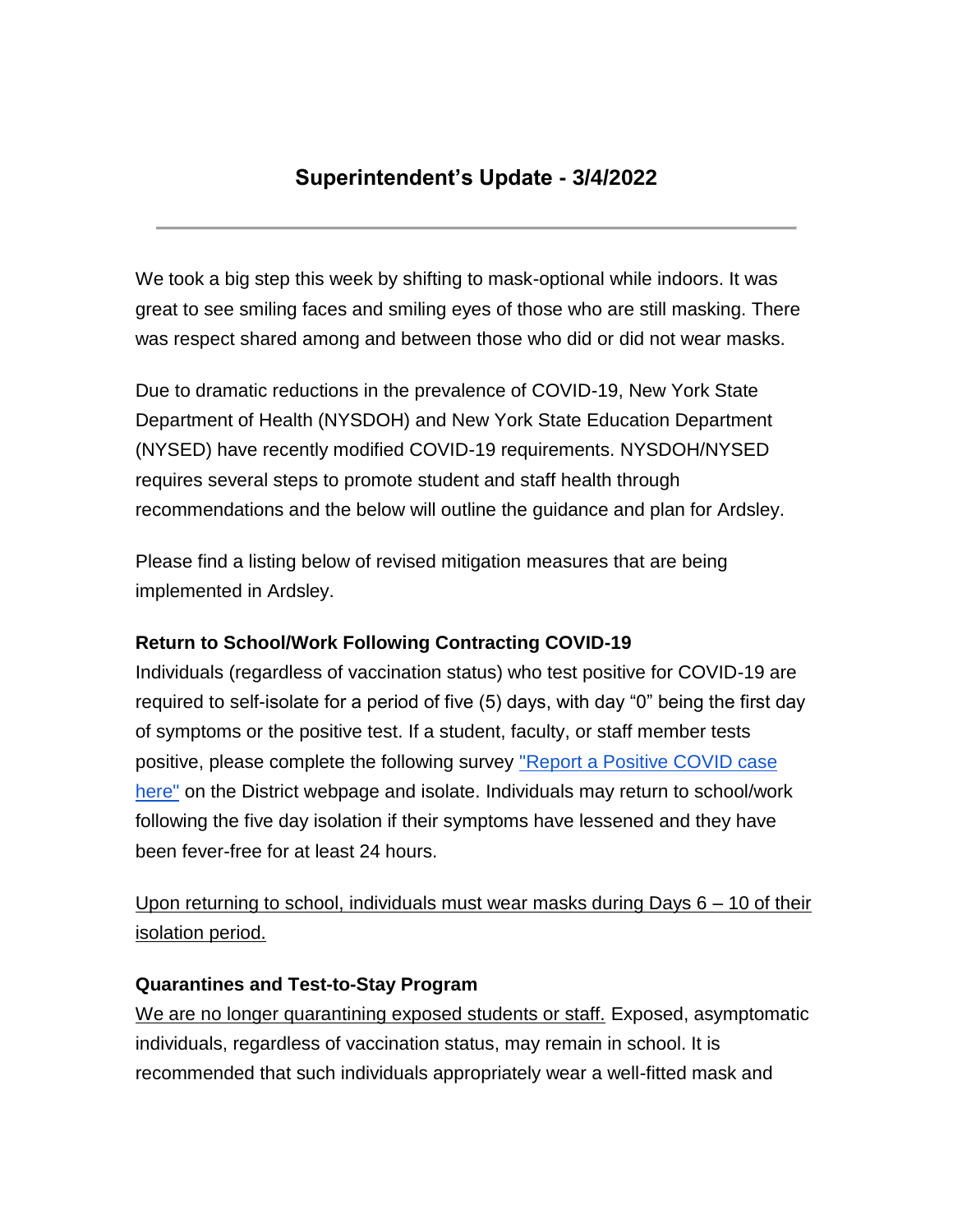undergo recommended testing. These individuals may participate in school-based extracurricular activities and also may continue to ride the school bus.

With quarantines no longer required, the District will operate a version of Test-to-Stay (TTS). The District will provide home COVID-19 test kits to unvaccinated individuals determined to be close contacts for recommended daily testing for a period of five (5) days after the last exposure. Those individuals would send a picture of the negative test to the respective nurse daily prior to coming on campus. Please note: the daily testing will be only for unvaccinated individuals; however, vaccinated individuals can test if desired. Test kits will be available in each school's health office.

### **Contact Tracing**

For the immediate future, the District will continue to perform contact tracing for each positive case of COVID-19; however, we will not quarantine individuals. To the greatest degree possible, we will be informing close contacts who are unvaccinated.

For example, due to masks not being worn by some school community members, those who have 15 minutes or longer of contact within a six (6) foot radius of an individual will be considered close contacts. This is an increase from the three (3) foot radius that was applied when masks were required.

To confirm, "unvaccinated" is defined as either (1) not receiving the full COVID-19 vaccine regime (either one or two doses, based on the type of vaccine); or, (2) having received the full vaccine regime, but not yet boosted if age eligible.

#### **Surveillance Testing**

The District will continue to facilitate weekly Surveillance Testing as long as it continues to be sponsored by the Westchester County Department of Health. At present, faculty and staff who are unvaccinated are still required to provide a negative COVID-19 test weekly.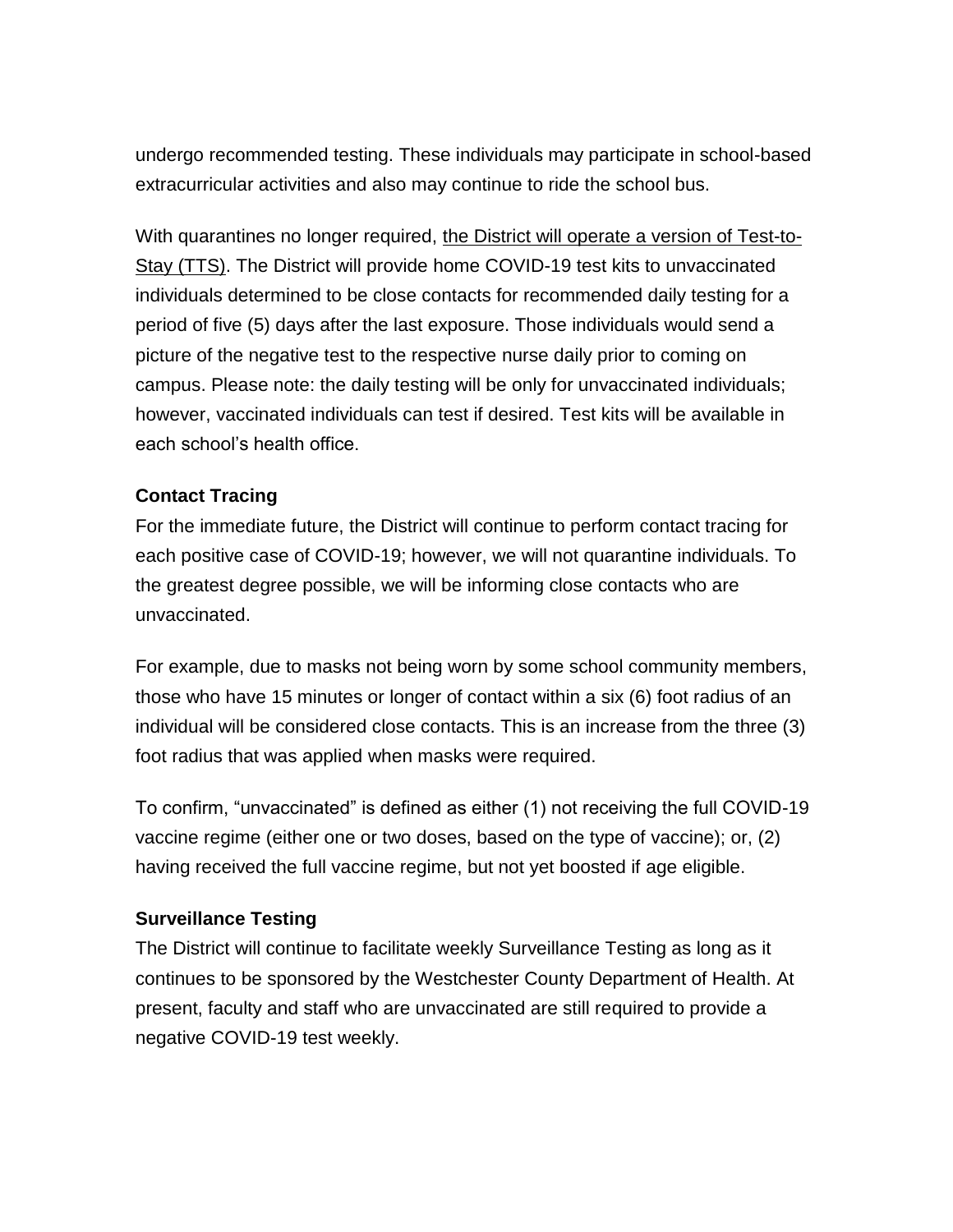### **Remote Instruction**

Remote instruction will occur less often. We will continue to provide remote instruction for quarantined individuals who are required to isolate and for confirmed asymptomatic positive COVID-19 students who are required to isolate. The nurse and assistant principal will assist with coordinating necessary remote instruction.

## **Lunch and Snack Time**

Beginning Monday, March 7th, schools will resume traditional lunch experiences with fewer restrictions on physical distancing. At Ardsley Middle School and Concord Road School, the chair set up will no longer be used and tables will be utilized again.

## **What Should I Do if My Child Has COVID-like Symptoms?**

When one is ill, they should always stay home. Please complete information on the Smart Button app or via the [website.](https://covid19screening.k12alerts.com/ardsleyufsd/) Home testing is encouraged at the onset of symptoms and the individual should remain home when symptomatic. They may return to school the following day if their symptoms have improved, and the parent/guardian has communicated with the school nurse about negative home COVID-19 test results. To be clear, home antigen COVID-19 tests are now acceptable to document a negative result. Free test kits are available in each school's health offices.

### **School Visitors/School Events**

Within the Regular School Day – The District will allow additional access to visitors or outside events during the regular school day. This will be determined within buildings and by event. We will continue to re-evaluate as we progress through the school year.

After-School – We are opening full access for audiences and spectators to afterschool extracurricular events and programs. As always, we will attempt physical distancing at events as much as possible and it is mask-optional.